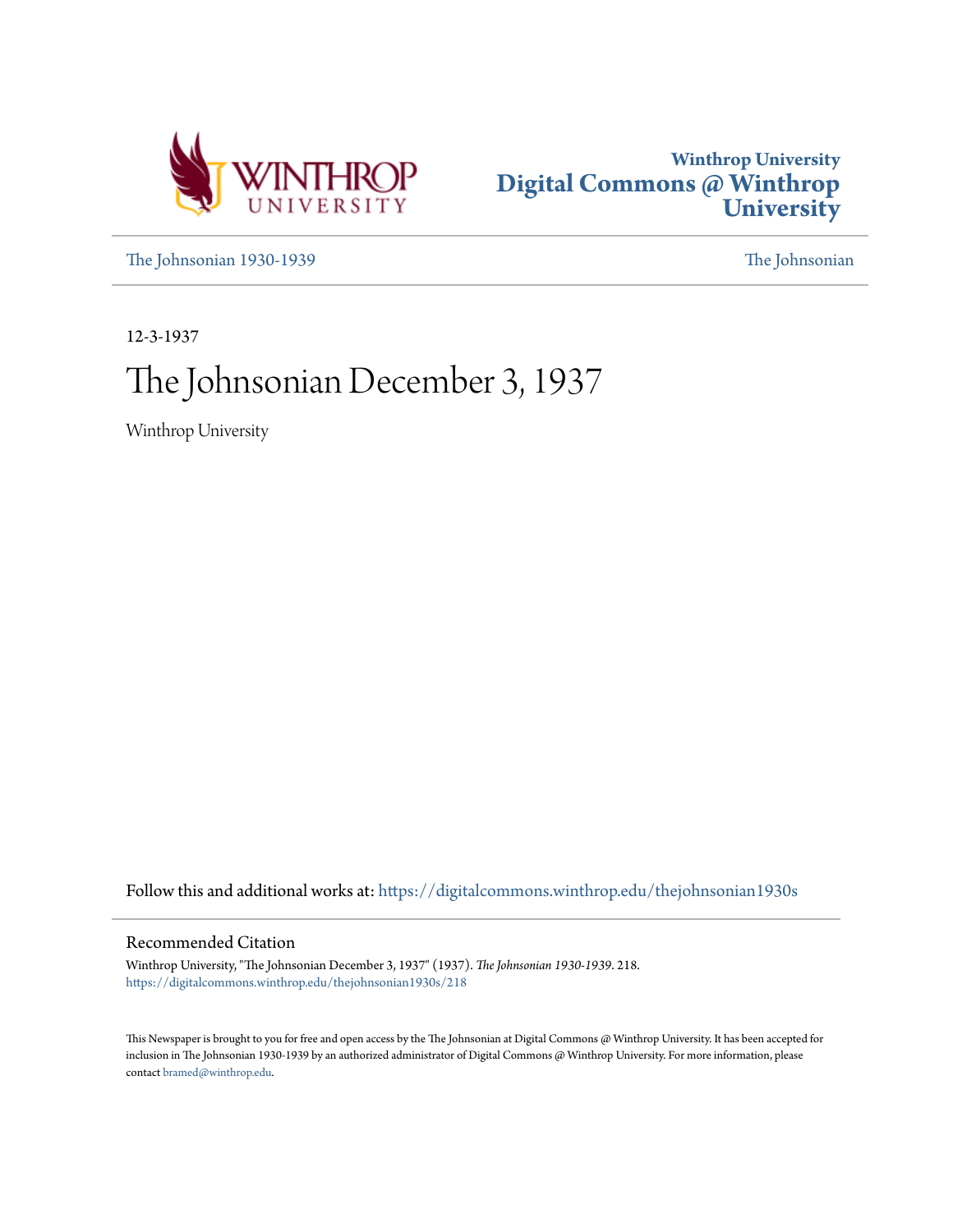

Photo by Th

ce to answer that have hitheron conside

red outside of its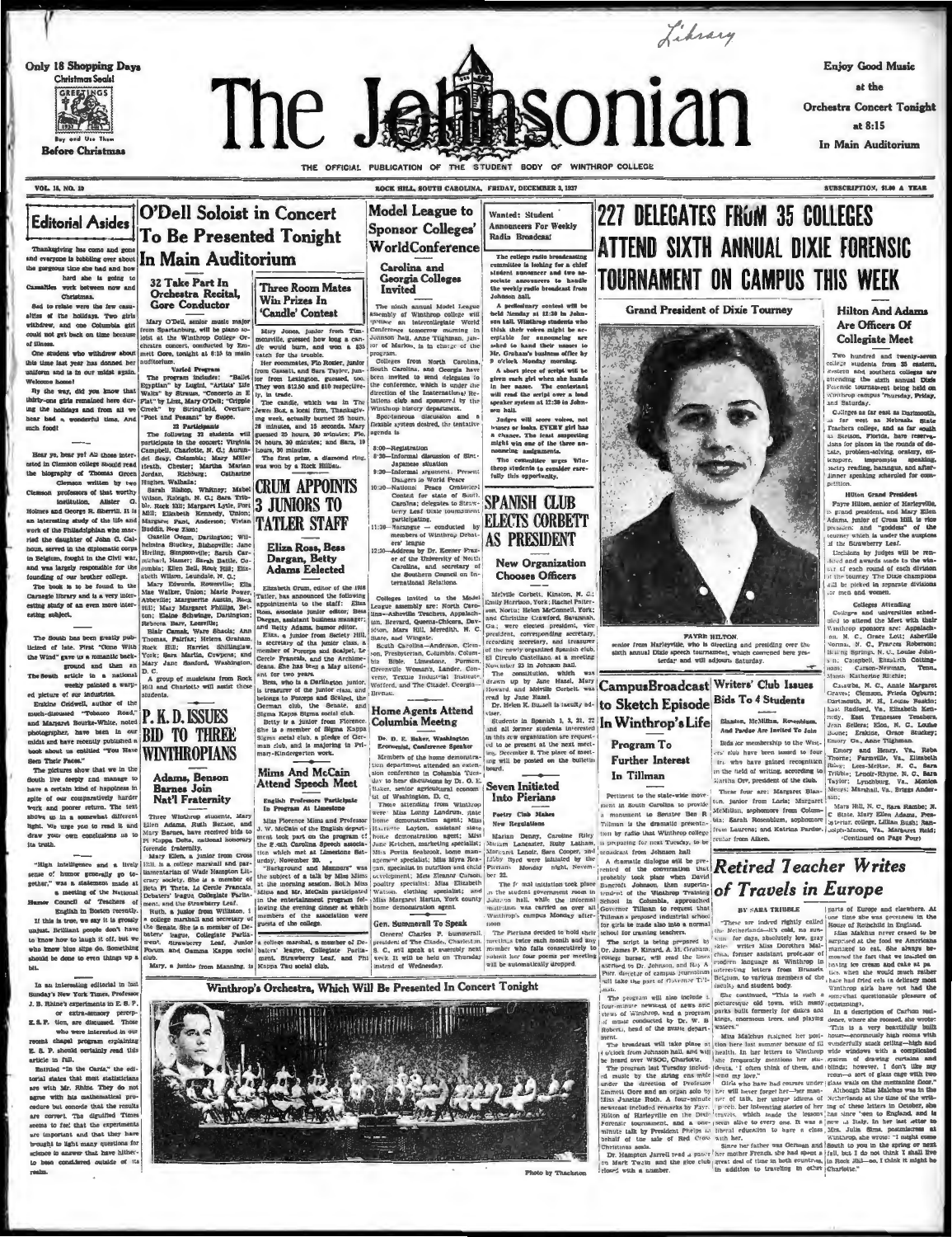Winthrop Day By Day



Diazy: The Day of Dayal All clocks were stopped, etc.<br> Dat, turn enarched on, reversionless, and found yours, and point<br> $\mu$  and  $\mu$  are a<br>reversions, and  $\mu$  are all the other point<br> $\mu$  and  $\mu$  are all the other in<br>t

Fina: can be considered the better function of the best can be leader and the locality stimulating holiday presents form in the<br>locality stimulating holiday presents from my belowed procedure. Well, even<br>trailly to bus, o

al nomis ation for the best of Winthrop's ora-

Freemond nomination for the teen or member of the Ferminan nomination for the member of the walk apparent Pathlem Table and the selection of a poor high jumper that he coldin't clear his thinks.<br>Contain the select of the c ps-ne<br>of yo

f you"<br>By mintake, one rookie beld up his right leg, wh<br>Toy mintake, one rookie beld up his neighbor's left lag<br>"Aw right, aw right; who's the wise guy over the<br>holding up both legs?" shouted the hard-boiled serges<br>OP. 6.:



ooks have re rary:

Title<br>Merson, J. O. Autor<br>That A B a russel, J. C. Autobiography<br>
and Jeven Simonta: A Riskinsky<br>
and Jeven Simonta: A Riskinskin<br>
raft \_\_\_\_\_\_Vou Must Break Out Sometin<br>
The Connecticut Wite ch ........Palestine ...raicsune<br>...Native American Humor<br>...Royal Progress  $\begin{array}{l} \textbf{.0.732} \textbf{.1.73} \textbf{.1.73} \textbf{.1.73} \textbf{.1.73} \textbf{.1.73} \textbf{.1.73} \textbf{.1.73} \textbf{.1.73} \textbf{.1.74} \textbf{.1.75} \textbf{.1.75} \textbf{.1.75} \textbf{.1.76} \textbf{.1.76} \textbf{.1.77} \textbf{.1.77} \textbf{.1.77} \textbf{.1.77} \textbf{.1.77} \textbf{.1.77} \text$  $rac{1}{2}$ Shelley and Other Passer The Anoint ..The French Procession --The Prench Procession<br>--King of Eliand's Daughter<br>--Euthaiastic Spring Compose<br>--Euthaiastic Spring<br>--Pator of Peggae<br>--Pator of Peggae<br>--Feuth in England<br>--Torbal in England<br>--Torbal in England Jack Brings Luck<br>America Coes to Press sy ....Twelve Virginia Counties New French and English Diction<br>The Federal Union<br>Palace Somes<br>Nor and Against Doctors<br>Quiet Skreet Pional, Mrs. H. L. Colored Light Mighty Magic<br>..Joseph Clayton<br>..Tide of Time A Maverick American<br>They Came Like Swa<br>How to Do Publicity.<br>Motable Short Starles. How to Do<br>-Notable Short St.<br>-The Cuckeo Clock Art Activi les in the Modern Sch **Perkins** .The Cave Tw ....The Story Book of Foods From the Field .60 Oreat a Man Gurrealism<br>The Paintings of Ren.<br>Cure it With a Gard...<br>Cure it With Vocation... urnalistic Vocatio<br>% cu the World



**CLEMENTS F. GORDON** 

ncement of the death of Clements The an Fayssoux Gordon, ground foreman and watch-<br>man at Winthrop college who died November 22 at the age of 68 after a short illness with Ex at the age of bo after a short niness with portunarist at his home on York aves a great shock to his many friends at Winthrop.<br>Although he devoted his time, energies, and capabilities to his duties at the college, he wa

capaonines to mis usuals at the compact the pleasant in his relations<br>with all with whom he came in contact.<br>Winthrop mourns the loss of a man, so well-

states and respected, who has fulfilled his<br>duties during the past 25 years with such falth-<br>ful and tireless energy as Clements Gordon did. He always kept the interests of Winthrop fore-

nost in his mind.<br>Mr. Gordon's death is a distinct loss to Wiathrop, and deep regret is felt throughout the college at his passing.

**GREETINGS, "DIXIE" DELEGATES!** 

College and university students from the<br>South and the nation attending the sixth annual Dixite Forenate tournament—Winthrop<br>nual Dixite Forenate tournament—Winthrop mes you!

As your hostesses for these three days Winthrop students want you to enjoy as well as<br>profit by your brief visit to our campus. We<br>count it a privilege to entertain you and to hear your views about world affairs and college life

e.<br>To the neophytes at this tourney, we hope<br>ou like it well enough to return another year. you like it well enough to return another year.<br>To the delegates who come for the second or me, we hope this tourns ment is bette than all previous ones.

The students ones.<br>Winthrop considers her contacts with fellow-<br>students such as you, one of her most valuable<br>assets. So, we cordially greet you—delegates<br>from New Hampshire to Nebraska to Florida.

YEAR-'ROUND CHRISTMAS GREETING De of the policies of the present administration of Winthrop is that students shall not be solicited for funda for outside agencies. The wisdom of this rule in unquestioned by most of us, for we can find other opportunities to con-

tribute to really worthy causes. The American Red Cross began its annual tuberculosis Christmas seal sale Thanksgiving<br>day and will continue it until Christmas. We are<br>all familiar with these seals, and we know

**JUST LINES** 

Dear Journ, Milled because I dishn't get to see you Monday (2014). The Machinonials acceleration in dishnift by the the group of the state of the state of the basic point of the better time to find to within the state and

we'll be having moonlight and turkey again<br>Hew in the world could you be on lived accuracy and in the vacing agence if the state of the dame<br>of a better vacing agence if the fill told me before I met you that, "There<br>we ar

We were hours late, and the matrons were skepp-syed<br>as well as speculative when we walked in.

Am stall suching lemons, functing the last crumbs of a<br>fruit cake, and gnawing a lome turkey drunstick. Although I've sworn off studying, I'll have to case tny con-

War Merely an Attempt

**Says Japanese Speaker** 

That war is merely an attempt at national culcide is<br>the opinion of Junichi Nakamara, Japanese student of Duke university, who was on the Winitrop pumpus Mon-<br>day and Tuesday as a guest of the Y and the Student

ownesses.<br>Junich thinks Japan is rather cool on the prese<br>ntense situation—that they don't want to fight, was<br>soney, lose manpower, but patriotism and miditarism

ney, lose manpower, but patriotism and militarism<br>mpting the Japanes, but patriotism and militarism<br>longs to avoid

Junichi lives to promote peace and friendliness. His sun<br>to mid in realabishing a tolernational fealing of good<br>il. He believes strongly in the Lengue of Nations, and<br>ill ide servinally it will be a perfected, successful b

Unitate strent<br>take it will be a perfected, successible hody. An abs ask on the floor of Johnson hall in as stranding<br>terms park of Japanese side, his floor absorber with a force cycle<br>for excess which of course is recove

tional landscape second<br>From scanning the magazine

at National Suicide,

**BALLY** 

or before

Dear John.

pe a little Be seein' ya. I hope, I hope. whing at least of its campaigns to prevent

and cure tuberculosis. Winthrop college is not being asked to raise specified amount of money. We, as students seels.

Rut na citizens of South Carolina and of the United States, as indirect beneficiaries of the<br>anti-tuberculosis work being carried on by the Red Cross, we will send our Christmas packages and cerds sealed with these bits of paper that<br>mean so much in health and happiness all during the year.

WHERE WERE THE OTHER 257 Why do we fight for privileges that we don't use?

use for self-government was granted to the<br>student body some years ago, everyone was<br>proud of the "great forward step" taken by the ollege. When the Senate was organized three planes ago as a legislative body, the students<br>considered it another hurdle surmounted for<br>more student control of student affairs. But how have we used this privilege of self-

government?<br>Ut course, there has been much constructive<br>teglslation passed. And by arousing public opinion<br>ion against certain campus problems, the Sen-<br>at e has been worthy of the purpose for which<br>it was founded.  $ent?$ 

However, this has been done in most cases  $by$   $s$ s small majority of those elected to the tatives are supposed to let this meeting take<br>precedent over every other extra-curricula activity on the campus, already one of the four<br>annual meetings of the Senate has not been culled to order hecause there was not a

uorum present.<br>Only nine of the absentee members were away from the college when the meeting was<br>called, yet less than 30 of the 61 members were called, yet less than 30 of the ot members were<br>present on this occasion. Nor could they plead<br>insulficient notice, for an announcement of the<br>meeting was made at least two weeks before ned and it remained posted until the  $in$   $ann$ time of the meeting.<br>What's wrong then? We think it probabl

that most of the Senators fail to realize the relative importance of these meetings with their<br>other activities. Perhaps in a few cases the



### MARTHA JO JONES

Orand Alpha of Simswherry Leaf . . . "Jo" . .<br>senior from Batesburg . . . belongs to three na-<br>tional fraternities--Pi Kappa Delta, Seta Beta stems, Alpha at Omega (president of it). . double<br>majoring in history and history. . . takes time<br>off from both for dramatics . . . always manages<br>to attach the tailest, best-looking, most brilliant to aversure and conference , . . perhaps the herical debater at each conference , . . perhaps the her solution applies the model of the Three C's club whose sings is "We're craxy about (1) Carolina, (2) The Cliadel, and (3 Will the p nce be changed next weak, Jo?

Quantiens of remeases, which Winkineys girls generally get around to aching, were fired at Jurelel. No, the moon and have a proper and end of the space and end of the space and end of the space and of the space of the spa

He then added, "Everybody gate married in Japan, re-

gacoses.<br>"The wwid is made small by mutual friends," said the<br>visiting student, as he pointed out that Broadus<br>Brigler here is one of the first Americans he knew.

orager perce as one on the stars constrained in states.<br>The best way to understand Japan is to also an interaction of the base seen it least we<br>can friend a seemed to the stars in the stars in the stars in<br>the latter stars

classes are at fault for electing representatives that are not dependable.

The Senate won't he improved, however, by one's mourning over past faults. Its members<br>will be given a chance to redeem themselves at<br>the next meeting. Only by showing an interest elves at and a willingness to assume the duties of the<br>office can these members of the Senate justify can the mbers of the Senate justify their accepting the positions.

"THERE'S MUSIC IN ALL THINGS" The fall concert of the Winthrop orchestra<br>offers us an opportunity to hear selected num-<br>bers from the works of outstanding master<br>composers of today and yesterday. Represented composers or weak and year are Liszt, Luight,<br>on this evening's program are Liszt, Luight,<br>Strauss, Bottochalk, Sibelius, and North Caro-<br>lina's own Lamar Stringfield.

We may recall a remark made by Elizabeth we may recent a remain state of Ezio Pinza's concert at Winthrop. She was speaking of the Charlotte Music Festival in which are had par-State of the day before. "The audience seemed<br>sterved for good music," remarked the Metro-<br>politan soprano as the explained how acutely<br>conscious she had been of the audience's intense

preciation of the program<br>Here at Winthrop we should not be starved for music, because we have excellent programs for music, because we have excellent programs<br>from time to keep our musical appetites<br>satisfied. In this sense music becomes no less<br>essential to the maintenance and carchinents of<br>our aestebtic and eultural appreciation was well received by our Winthrop audience Was well received by our windincip solution and<br>alune of favorable comment from music lowers. After all, it as<br>email approach and alune and the distance of favorable community out feeling some distance of<br>the line of the

Perhaps it is the variability and the universality of music that makes it such a mystic power in our lives. Anything with a soul must<br>at some time feel its magic spell, for as Byron  $sub4$ 

"There's music in the sighing of a road;<br>There's music in the guahing of a rill;<br>There's music in all things, if men had ears; of the sphere Their earth is but an echo

## One Minute Interview

What do you think of the Eronde

Harriet Morgan, senior from Union. "I ubink having the breadcasting station on the censions is excellent because cause it is possible for more givis to be on the program since the line of transportation is eliminated. Som

What kind af programe do you think weald be of microsi to the public?

 $^{\circ}T$  think it would be a good idea to have each full 15 minute broadcast filled with one phase of Winkhrop activity, such as a musical program, one based on at<br>helic and studied better and smaller program, one based on lons. Stadent participation, to me, is partment presents ential to the success of the pro

### **THE JOHNSONIAN**

Immed Weekly Icarius Rebasi Year Easopt Hollsky Periods<br>|ring the Reynar Respires the Official Organ of the Bindses Brdy<br>|ed Wicsbrew College, The South Carolina College for Waman<br>|hardgabon Price (nymbar sunins).......... ter Rates on Applies

Entered as second-rime matter November 31, 1923, under the Ast of March 3, 1973, at perturber in Sech Mill, S. C.

ted First Among the College Memapapers of the South Carolina<br>College Press Accordation

Member of floath Capel **Ins Trees As** EDITORIAL COUNCIL

**CUIRP**<br>ANAGER **BUSINES BANNER**<br>**HEWE EDITCH**<br>**PEATURE EDITCH** 

# EDITORIAL ASSISTANTS

ROUT SIATUNG - ANGLES ANG MANGALANG BANDALANG PERBEDIKAN PERBEDIKAN PERBEDIKAN PERBEDIKAN PERBEDIKAN PERBEDIKAN PERBEDIKAN PERBEDIKAN PERBEDIKAN PERBEDIKAN PERBEDIKAN PERBEDIKAN PERBEDIKAN PERBEDIKAN PERBEDIKAN PERBEDIKAN

### BUSINESS ASSISTANTS

**DVERTHING MANAGER** Eff: Loyies Gesten, Sayah Shine, Mary Geness, Mari<br>Martha Jo Jones, Jean Philae, Nanny Staak, Mar<br>Joisvie Lott, Mamis Kathorine Bliabh, Anno Willim

FRIDAY, DECEMBER 2, 1937



 $_{\text{ch}}$ 

I've never been dated<br>
I've never been kitaed.<br>
They say if I waited.<br>
Mo man could resist<br>
The lure of a pure and immoens sake.<br>
The trouble is this-I'm fifty Velbox Jacket

It always happened in a stery book until this seez-<br>when a cetain pound in a stery book until this seez-<br>when a cetar in the world. The first move is also convented the mail box where she be<br>peel to find some latter there count<br>HL I V meant for her. Could it be arr

From the girl "with the team in ner eyes" 1 / T. at you've long wanted to get my ephtics, I'm  $I$  as  $\omega$ 

A Wessan's Sphere<br>
An II it had a limit.<br>
As II it had a limit.<br>
Ther's not a limit.<br>
There's not a place on early or heaven<br>
There's not a leady to mankind given,<br>
There's not a leady to mankind given,<br>
Ther's not a life That has a feather's weight of worth ut a woman in it.

It seems that these unknown authors would claim<br>their own postry, but scattered here and thare are these<br>fragments which i dedicate to some we love so dearly.

To The Citadel:<br>The front once I can button fine<br>The side once keep me buny;<br>Rut buttoms all the way behind<br>Hurt until I'm dizzy.

To Cleesson:<br>Your kiter came to me last night<br>And, oh, I did not know<br>That just a scrap of black and white<br>Could set the world aglow.

To the University of S. C.:<br>Thru fear of taking risks :<br>I've missed a lot of fur in life only things that I region The only thing

And to all of you who have form en that "h

The optimist foll ten stort<br>At each window bar<br>He shouted to his friends:<br>"All right so far."

We'll present are following bits of plagfarism for what<br>hey may be wurth. Maybe you can work them into a<br>pnervation Chrismass holidays.

Third Hend--Love is like a poker game: It takes pair to open, she gets a flush, he shows diamonds, a it ends with a full house.

ere are two ways a pretty woman can twist a mean<br>of her finger—and she knows hoth of them.<br>——Tawideonian

There was the college girl who thought life was just song, but later discovered it was written in the key of  $P$ .<br>-Mississippi Collegian

By glowing fire when lights are low<br>Sits a high school girl and her beau;<br>They laugh and giggle for want of kno<br>But just wait 'til they get in college.

Optical illusion: 7 think I see a letter in my box."<br>-Mississippi Collegian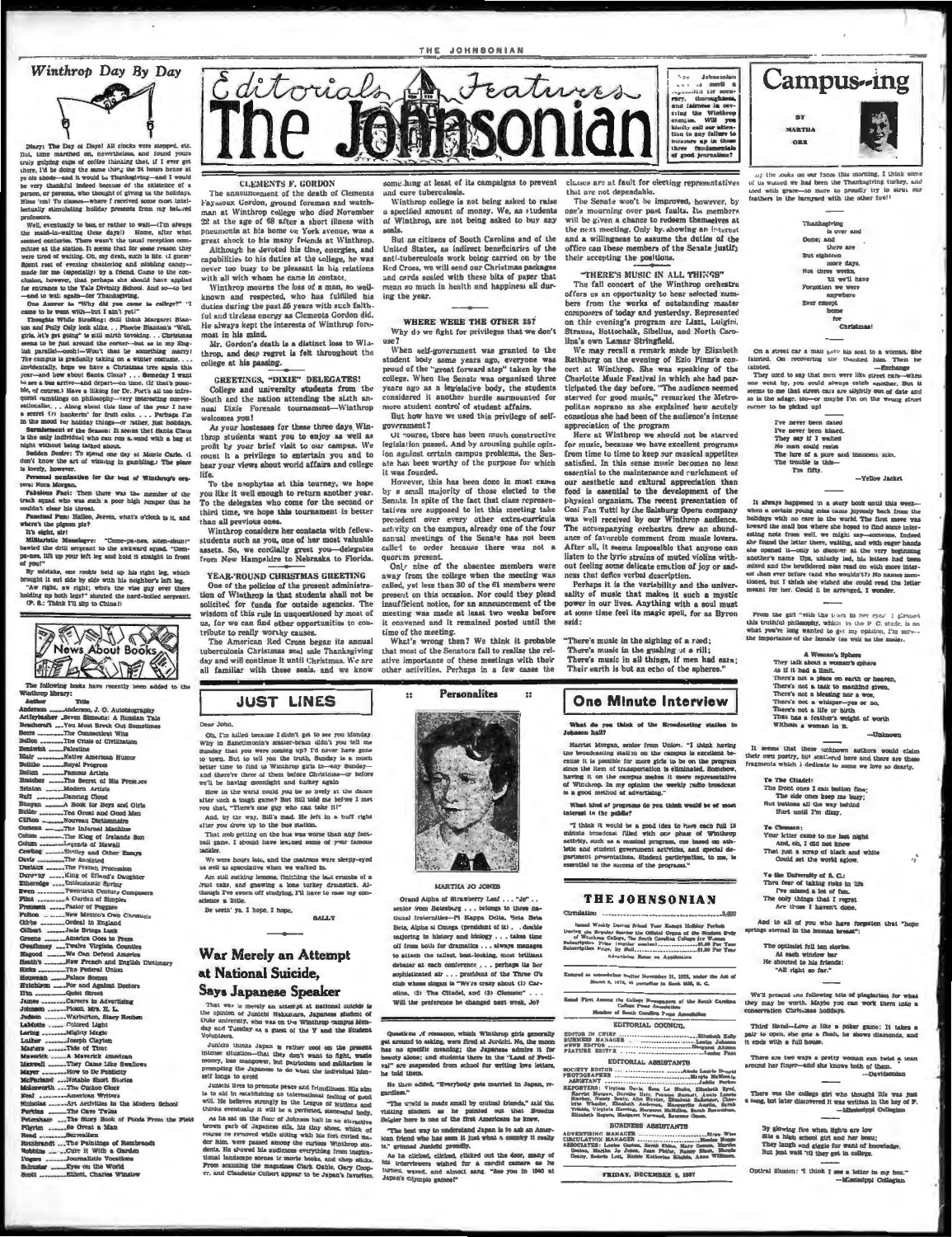